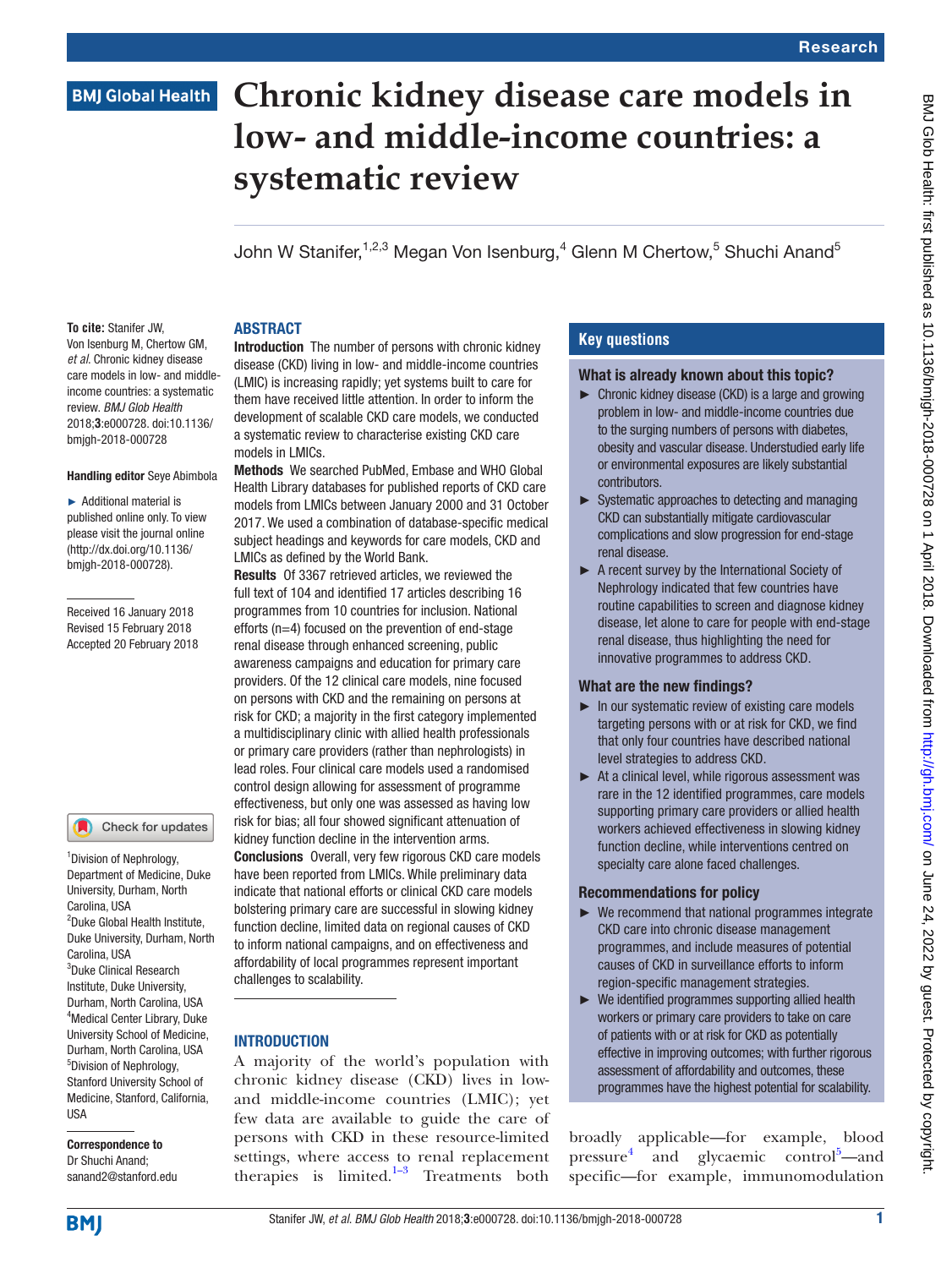

<span id="page-1-0"></span>Figure 1 Flow chart showing selection of studies included in review. CKD, chronic kidney disease.

for glomerular disease<sup>[6](#page-7-1)</sup> or prevention of recurrent kidney stone disease<sup>[7](#page-7-2)</sup>—can delay progression of CKD. Such interventions take on a special urgency in LMICs since few can afford to provide therapy to the projected numbers of persons who will develop end-stage renal disease  $(ESRD).<sup>12</sup>$  As such, therapies that can prevent or delay progression of CKD are critical.

Chronic disease care models offer a replicable means of providing healthcare services to a specific population. The aims of care models are to improve in service delivery through systematic, measurable changes.<sup>8</sup> Multidisciplinary CKD care models implemented in high-income countries (HIC) have demonstrated improvements in CKD outcomes, including slowing progression and reducing mortality in the transition to ESRD.<sup>[9](#page-7-4)</sup> However, in LMICs, implementation of such care similar care models can face substantial challenges, such as scarcity of specialists and other healthcare providers, lack of healthcare systems enabling continuity, and social and financial constraints on the patients.

In order to inform the development of future CKD care models in LMICs, we conducted a systematic literature review to identify and characterise existing care models for adults with non-dialysis requiring CKD living in LMICs. Our goal was to identify salient features of sustainable, scalable CKD care models by evaluating the strengths and limitations of previously implemented models.

#### **METHODS**

#### Search strategy

With the assistance of a specialised global health librarian (MVI), we searched the PubMed, Embase and WHO

Global Health Library databases to identify published studies between the years 2000–2017. Search terms included a combination of relevant subject headings and text words for kidney disease (eg, chronic kidney disease, renal insufficiency) and care models or outpatient service provisions (eg, community health services, community health workers, outreach, health promotion) (online [supplementary appendix 1](https://dx.doi.org/10.1136/bmjgh-2018-000728)). We narrowed our search to only include published studies from LMICs, which we defined according to the World Bank.<sup>[10](#page-7-5)</sup> We excluded case reports, meta-analyses and editorials. Without limits on language, the search was last generated on 31 October 2017. We supplemented the search by manually adjudicating both the cited and citing references of all included studies.

#### Selection criteria and definitions

To be included, studies had to meet three criteria: (1) include adults  $(≥18$  years old) residing in an LMIC;  $(2)$ include individuals and/or populations with CKD or at risk for CKD in ambulatory or community settings; and (3) describe care models providing healthcare services targeting outcomes relevant to CKD. To qualify for a care model, the study had to outline how healthcare was delivered and how the healthcare needs of the patients and/or population were met. We defined a clinical care model as a programme with the aim of bringing about improvements in service delivery through effecting and measuring change, which distinguished it from standard healthcare delivery. On a national level, healthcare programmes that included a health sector-led sequence of actions or an outline of the way a system or service should function with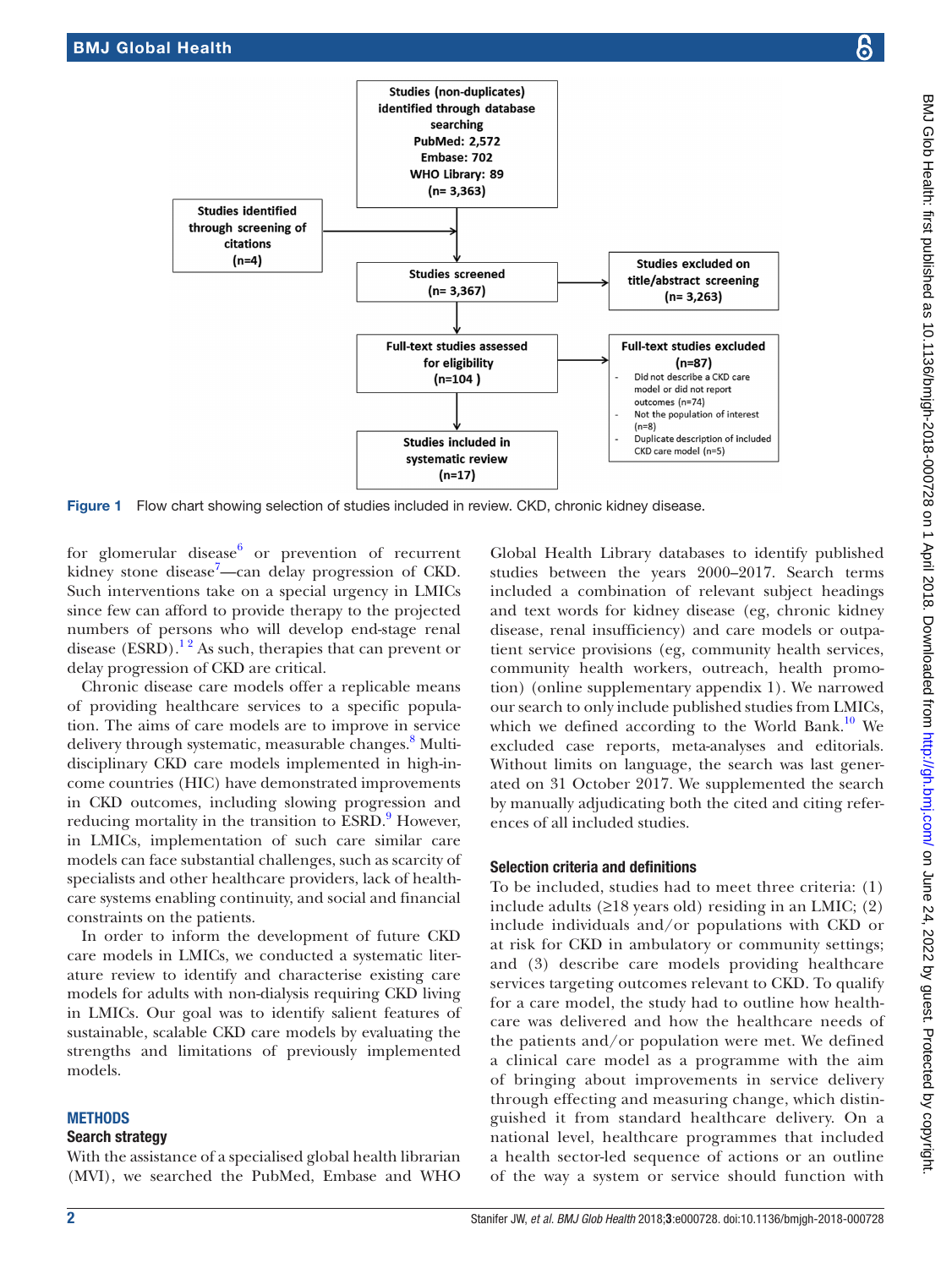defined outcomes were also considered to meet criteria for being a care model.

#### Abstraction

All abstracts were retrieved by two authors (JWS and SA) who then independently reviewed each title and abstract for inclusion. Any disagreement resulted in a joint review of the full article with reconciliation that led to inclusion or exclusion. After review of the abstracts, each article was independently reviewed in full by two authors (JWS and SA). Disagreements regarding the inclusion or exclusion of an article were settled by consensus after joint review, and we estimated inter-rater agreement for inclusion with the kappa statistic. After identifying articles for inclusion, the two authors independently reviewed and abstracted data into a standardised, preformulated form (see tables [1 and 2](#page-2-0) for a set of subheadings). The standard data form included authors, year of publication, study design, study site/setting, study size, study population, definition of CKD, study results and characteristics of the care model including target population, mode of healthcare delivery, type of intervention, follow-up period, measured outcomes, costs, uptake, limitations and dissemination efforts. Errors in data extraction were resolved by joint review of the original articles. Study authors for all included studies were contacted for clarifications or requests for additional follow-up data since time of initial publication.

We assessed each included study using standard quality assessment scales for randomised controlled trials or observational studies. $11^{11}$  For case–control and cohort studies, we assessed for quality on the basis of patient selection, comparability and outcome measures. $12$ Randomised controlled trials were assessed by judging the risk of bias using the Cochrane Collaboration's tool for assessing risk of bias. $\frac{11}{10}$  We categorised studies as low, medium or high on the basis of these criteria.

#### **RESULTS**

We identified 3367 articles, of which 17 were included [\(figure](#page-1-0) 1). Inter-rater agreement for inclusion was excellent (κ>0.90). The most common reasons for exclusion were studies that did not describe a care model specific to CKD or did not report outcomes of the implemented care model (n=74), the study examined populations not of interest to our study (n=8) (eg, paediatric populations, high-income settings), or the article was a duplicate description of an included CKD care model (n=5). The 17 articles, published between 2003 and 2017, reported 16 care models from 10 countries, seven of which were classified as upper middle income, two as lower middle income and one as low income [\(figure](#page-3-0) 2). Of the 16 care models, we classified four as national level [\(table](#page-2-0) 1) and 12 as regional or local-level CKD care models (table 2A,B).

<span id="page-2-0"></span>Studies reporting care models at the national level were all classified as low quality on the basis of no quantification of outcomes and limited follow-up. Among studies

|                                               |          | Table 1 Published descriptions of national CKD programmes                                                                                                                                             |                               |                                           |                                     |                                                                                                                                  |                           |
|-----------------------------------------------|----------|-------------------------------------------------------------------------------------------------------------------------------------------------------------------------------------------------------|-------------------------------|-------------------------------------------|-------------------------------------|----------------------------------------------------------------------------------------------------------------------------------|---------------------------|
|                                               |          |                                                                                                                                                                                                       | Interventions                 |                                           |                                     |                                                                                                                                  |                           |
| Study                                         | Country  | Care model                                                                                                                                                                                            | Epidemiological<br>assessment | for allocating<br>Guidelines<br>resources | healthcare<br>Improving<br>delivery | <b>Outcomes</b>                                                                                                                  | Methodological<br>quality |
| Almaguer et al <sup>1516</sup>                | Cuba     | primary care providers and nephrologists; improve<br>National programme for CKD screening and<br>CKD education for primary care physicians<br>registry; enhance partnerships between                  |                               |                                           |                                     | CME course and care pathways to nephrology<br>reallocation of ESRD resources; creation of<br>Improved screening (33% increase);  | <b>NO7</b>                |
| Hooi et al <sup>17</sup>                      | Malaysia | Nephrology to identify patients with diabetes and<br>National<br>CKD, and to implement guideline-based care<br>Diabetes Institute, and Malaysian Society of<br>Joint effort among Ministry of Health, |                               |                                           |                                     | registry; guidelines for albuminuria screening;<br>Creation of CME course and diabetes<br>increased availability of ACEI         | <b>NOT</b>                |
| Kirsztajn et al <sup>19</sup><br>Mastroianni- | Brazil   | Non-governmental organisation efforts to screen<br>and increase public awareness of CKD and<br>improve provider recognition of CKD                                                                    |                               |                                           |                                     | public campaigns with educational materials<br>development of guidelines for screening;<br>Standardisation of eGFR reporting and | Low                       |
| Tapia-Conyer et al <sup>18</sup> Mexico       |          | supplement existing health system with additional<br>Non-governmental organisation efforts to<br>screening, medication delivery and sel<br>management education                                       | I                             |                                           |                                     | diabetes self-management tools; online<br>Development of mobile screening and<br>education portal for physicians                 | Low                       |
|                                               |          | ACEi, ACE inhibitors; CKD, chronic kidney disease; CME, continuing medical education; eGFR, estimated glomerular filtration rate (in mL/min/1,73m <sup>2</sup> ); ESRD, end-stage renal disease.      |                               |                                           |                                     |                                                                                                                                  |                           |

BMJ Glob Health: first published as 10.1136/bmigh-2018-000728 on 1 April 2018. Downloaded from http://gh.bmj.com/ on June 24, 2022 by guest. Protected by copyright BMJ Glob Health: first published as 10.1136/bmjgh-2018-000728 on 1 April 2018. Downloaded from <http://gh.bmj.com/> on June 24, 2022 by guest. Protected by copyright.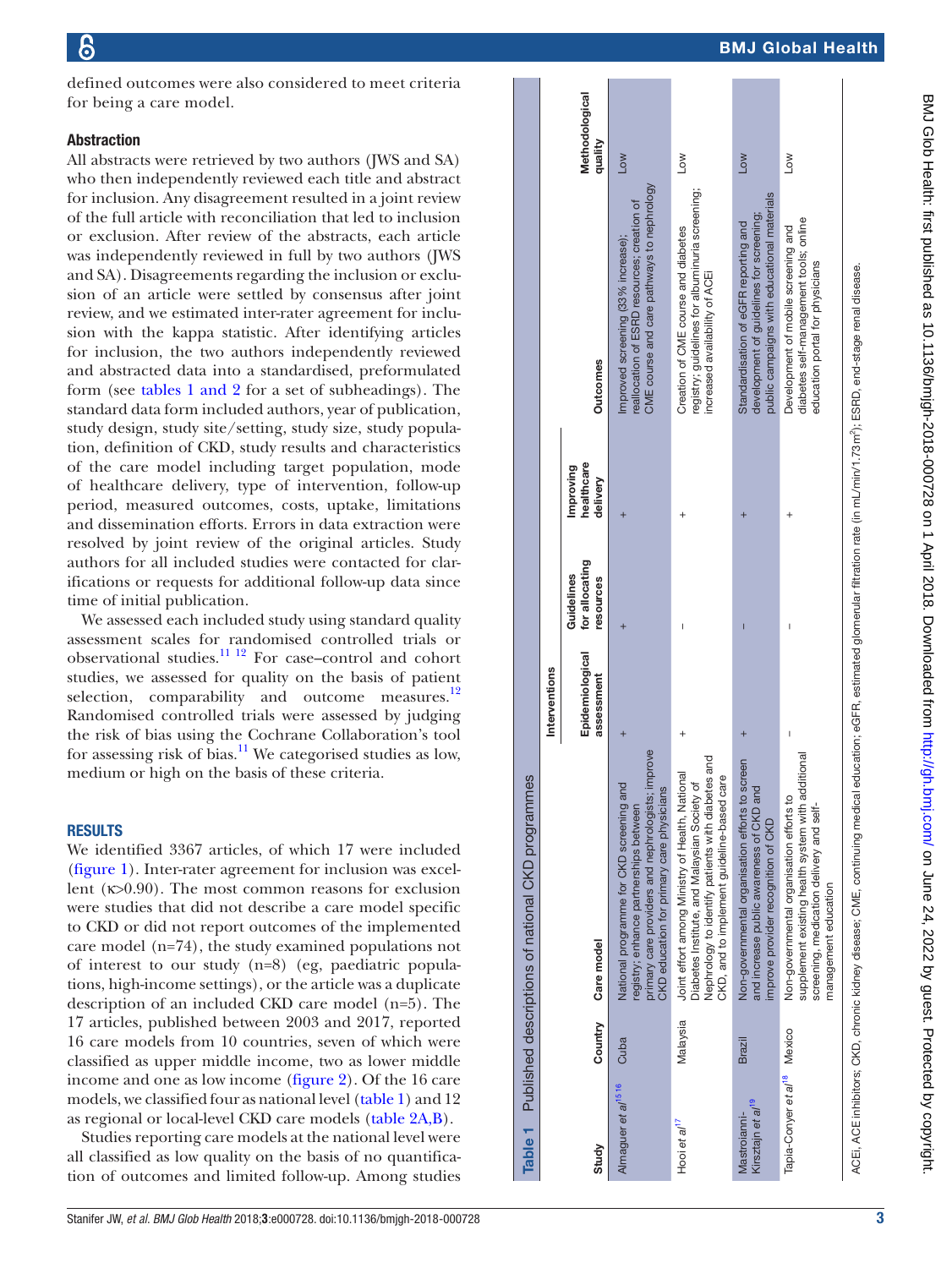

<span id="page-3-0"></span>describing clinical care models with random patient allocation, only one<sup>13</sup> met criteria for low risk of bias, and among studies at the regional or local level without random patient allocation, only one met $^{14}$  $^{14}$  $^{14}$  criteria for medium quality and none met criteria for high quality.

# National care models

Cuba, Malaysia, Mexico and Brazil described national care models [\(table](#page-2-0) 1). Two (Cuba and Malaysia) were sponsored in some capacity by Ministries of Health $15-17$ ; and one—describing a care model in Mexico $18$ —was sponsored by a large non-governmental organisation. Cuba's programme was described in two publications: one focusing on nephrology services and continuing medical education activities, $15$  whereas a second the linkages established between nephrologists and primary care providers.[16](#page-7-14) Brazil's Society of Nephrology led its national level efforts.[19](#page-7-10) All four countries' care models focused on enhancing screening, increasing public awareness and improving CKD education for primary care providers. For example, in Cuba, Almaguer *et*  $a l^{15}$ <sup>16</sup> described epidemiology assessments of the CKD burden and causes of kidney disease-related deaths, and use of these data to restructure nephrology services to include a national population-level 'nephrology net'.[15](#page-7-8)

To improve primary care provider (PCP) knowledge and recognition of CKD, all four care models reported the development of continuing medical education courses or educational materials, including an online educational portal.[18](#page-7-11) Additional efforts in Cuba and Malaysia facilitated continuity of care with the creation of a CKD registr[y15 16](#page-7-8) and with the use of a patient-specific diabetes data card to track diabetes-related complications.<sup>[17](#page-7-9)</sup> In Mexico, there was an emphasis on self-management with development of mobile health (mHealth) technology to enhance medication adherence.<sup>[18](#page-7-11)</sup>

## Clinical care models

Four of the 12 clinical care models undertook assessments of their programme using a randomised control design<sup>13 20–22</sup> (table 2A). Of these, three were focused on patients with CKD, and one of persons at risk for CKD. In the cluster randomised controlled trial described by Jafar *et*  $al^3$ , lay health workers performed family counselling and follow-up with persons with hypertension, and primary care providers received specialised, intensive training in the management of hypertension, resulting in an attenuation in decline estimated glomerular filtration rate (eGFR) in the treatment groups compared with standard care. Two studies reported formation of multidisciplinary clinics to improve quality of care provided to patients with CKD (Mexico and Thailand), and both showed better preservation of eGFR in the treatment versus control groups. Notably in both of these programmes, community health workers or primary care providers (rather than nephrologists) took on the leading roles.

Of the eight clinical care models<sup>14 23–29</sup> employing a before-after or prospective comparison to a (non-randomised) usual care group, two focused on the at-risk population (table  $2B$ ). In rural India, Mani<sup>27</sup> employed local community lay health workers, and in primary care clinic in South Africa, Katz *et*  $a^{23}$  $a^{23}$  $a^{23}$  focused on leveraging existing clinical infrastructure to prevent CKD through enhanced screening for diabetes and hypertension. Both also created context-specific protocols for management of these conditions and improved medication delivery. In the remaining studies, a majority  $(n=4)^{14}$   $^{22}$   $^{25}$   $^{28}$   $^{29}$  took a multidisciplinary approach centred around clinic visits, with the largest study by Garcia-Garcia *et*  $al<sup>14</sup>$  reporting better preservation in eGFR in the multidisciplinary care patients compared with existing literature. One clinic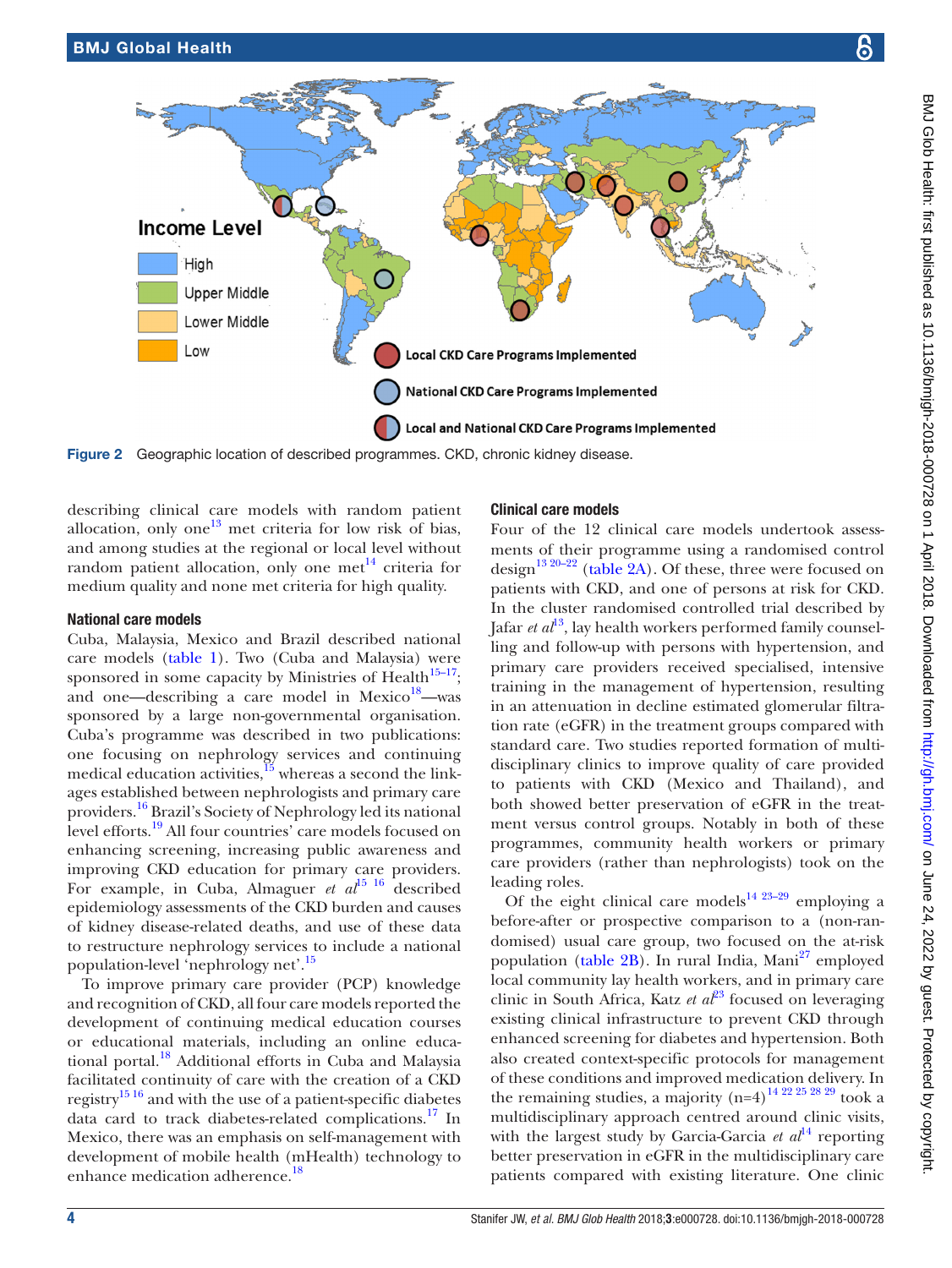|                                                                         |                                                      |                         | Risk of bias          | Medium                                                                                                                                                                                                                                                             | Medium                                                                                                                                                                                                                                              |                                                                                                                                                                                                           |                                                                                                                                                                       |                                                          |                         | Methodological        |                                                                                                                                                                                                                                                                                                                      |                                                                                                                                           |                                                         | Medium                                                                                                                                                                                                                                                                       |                                                                                                                                                                                                     |                                                                                                                                                                                        |                                                                                                                                                   |                                                                                       |
|-------------------------------------------------------------------------|------------------------------------------------------|-------------------------|-----------------------|--------------------------------------------------------------------------------------------------------------------------------------------------------------------------------------------------------------------------------------------------------------------|-----------------------------------------------------------------------------------------------------------------------------------------------------------------------------------------------------------------------------------------------------|-----------------------------------------------------------------------------------------------------------------------------------------------------------------------------------------------------------|-----------------------------------------------------------------------------------------------------------------------------------------------------------------------|----------------------------------------------------------|-------------------------|-----------------------|----------------------------------------------------------------------------------------------------------------------------------------------------------------------------------------------------------------------------------------------------------------------------------------------------------------------|-------------------------------------------------------------------------------------------------------------------------------------------|---------------------------------------------------------|------------------------------------------------------------------------------------------------------------------------------------------------------------------------------------------------------------------------------------------------------------------------------|-----------------------------------------------------------------------------------------------------------------------------------------------------------------------------------------------------|----------------------------------------------------------------------------------------------------------------------------------------------------------------------------------------|---------------------------------------------------------------------------------------------------------------------------------------------------|---------------------------------------------------------------------------------------|
|                                                                         |                                                      |                         |                       | 크.                                                                                                                                                                                                                                                                 |                                                                                                                                                                                                                                                     | Mo7                                                                                                                                                                                                       | High                                                                                                                                                                  |                                                          |                         | quality               | $\sum$                                                                                                                                                                                                                                                                                                               | Low                                                                                                                                       | <b>Low</b>                                              |                                                                                                                                                                                                                                                                              | <b>Low</b>                                                                                                                                                                                          | Low                                                                                                                                                                                    | Mo7                                                                                                                                               | Low                                                                                   |
|                                                                         |                                                      |                         | Outcomes              | 142-289 mg/g) and eGFR remained stable (vs declines of 16-32 mL/min<br>Competency improved in 19/21 trained physicians. In patients (n=43)<br>treated by trained physicians albuminuria declined (vs increases of<br>prospectively followed patients) at 12 months | decline by 2.0 mL/min in control group); HR for composite endpoint of<br>ESRD, 50% increase in serum Cr and CV events was 0.59 (0.37–0.96) in<br>In MDC patients (n=234), eGFR was within 0.1 mL/min of baseline (vs<br>MDC patients over 24 months | Mild increase in albuminuria in intervention (n=644) and control groups;<br>eGFR stable (within 0.3 mL/min of baseline) in intervention versus<br>declining by 4 mL/min in control groups after 84 months | In patients receiving exercise guidance (n=42), improvements in 6 min<br>walk test and health-related quality (measured by SF-12) versus control<br>group at 3 months |                                                          |                         | Outcomes              | In patients electing to undertake e-learning (n=39), eGFR remained stable<br>(within 7 mL/min) versus decline in control group at 6 months. E-learning<br>remained an important predictor of higher eGFR after adjustments for<br>significant differences in two groups (age, education, mean arterial<br>pressure). | In patients of MDC (n=39), albuminuria dropped (vs usual care, where<br>albuminuria did not change) over 6 months. No differences in eGFR | Improved laboratory capacity to identify kidney disease | proteinuria did not change. eGFR declined 3.8 mL/min in patients with and<br>dropped, use of ARB increased over median 14 months. Proportion with<br>In patients of MDC (n=353), % with BP control doubled, mean HbA1c<br>stable in patients without diabetes, respectively. | Proportion of patients with uncontrolled BP dropped from 85% to 70% in<br>active clinics (vs no change in control clinics); 98% use of ACEi in persons<br>with diabetes and albuminuria at 3 months | 1.4% of residents of areas receiving standard care (no adjustment for<br>eGFR<80mL/min in 0.9% of residents of intervention areas versus in<br>baseline demographics) in cross section | In the described group (n=17), mean 24 hours urine declined slightly (from<br>1 to 0.8g), mean eGFR within 0.6 mL/min of baseline over 48 months. | Unable to establish feasibility due to high patient dropout with limited<br>follow-up |
|                                                                         |                                                      |                         | Evaluation<br>methods | Pilot RCT                                                                                                                                                                                                                                                          | RCT                                                                                                                                                                                                                                                 | Cluster RCT                                                                                                                                                                                               | RCT                                                                                                                                                                   |                                                          |                         | Evaluation<br>methods | Prospective<br>comparison                                                                                                                                                                                                                                                                                            | comparison<br>Prospective                                                                                                                 | Before-after                                            | Before-after                                                                                                                                                                                                                                                                 | Case-control                                                                                                                                                                                        | Case-control                                                                                                                                                                           | Prospective<br>follow-up                                                                                                                          | Before-after                                                                          |
|                                                                         |                                                      |                         | Mode of<br>delivery   | <b>PCPs</b>                                                                                                                                                                                                                                                        | <b>CHW</b>                                                                                                                                                                                                                                          | PCPs, CHW                                                                                                                                                                                                 | Physical<br>therapists                                                                                                                                                |                                                          |                         | Mode of<br>delivery   | Patients                                                                                                                                                                                                                                                                                                             | PCP; nurses                                                                                                                               | Lab tech                                                | Nurses                                                                                                                                                                                                                                                                       | PCP <sub>S</sub> ;<br>CHW                                                                                                                                                                           | CH <sub>N</sub>                                                                                                                                                                        | Nephrologists;<br>dietitian                                                                                                                       | Nephrologists;<br>nurses                                                              |
|                                                                         |                                                      |                         | education<br>Patient  |                                                                                                                                                                                                                                                                    | $^{+}$                                                                                                                                                                                                                                              | $\begin{array}{c} + \end{array}$                                                                                                                                                                          | $^{+}$                                                                                                                                                                |                                                          |                         | education<br>Patient  | $\ddot{}$                                                                                                                                                                                                                                                                                                            | $^{+}$                                                                                                                                    | ī                                                       | $^{+}$                                                                                                                                                                                                                                                                       | $\mathbf{I}$                                                                                                                                                                                        | $\mathbf{I}$                                                                                                                                                                           | $\ddot{}$                                                                                                                                         |                                                                                       |
|                                                                         |                                                      | Intervention components | Decision<br>support   | ÷                                                                                                                                                                                                                                                                  | $\ddot{}$                                                                                                                                                                                                                                           | $^{+}$                                                                                                                                                                                                    | $\overline{\phantom{a}}$                                                                                                                                              |                                                          | Intervention components | Decision<br>support   |                                                                                                                                                                                                                                                                                                                      | $\ddot{}$                                                                                                                                 | ÷                                                       | $^{+}$                                                                                                                                                                                                                                                                       | $\ddot{}$                                                                                                                                                                                           | $^{+}$                                                                                                                                                                                 | $\ddot{}$                                                                                                                                         | $\! + \!\!\!\!$                                                                       |
|                                                                         |                                                      |                         | Screening             |                                                                                                                                                                                                                                                                    |                                                                                                                                                                                                                                                     |                                                                                                                                                                                                           | $\,$ $\,$                                                                                                                                                             |                                                          |                         | Screening             |                                                                                                                                                                                                                                                                                                                      |                                                                                                                                           | ī                                                       | $\overline{\phantom{a}}$                                                                                                                                                                                                                                                     | $\ddot{}$                                                                                                                                                                                           | $^{+}$                                                                                                                                                                                 |                                                                                                                                                   | Ţ                                                                                     |
| Regional and local CKD care models<br>$\mathbf{\Omega}$<br><b>Table</b> |                                                      |                         | Care model            | 6-month education programme<br>for PCPs on diabetic<br>nephropathy                                                                                                                                                                                                 | Combined MDC and community<br>health workers (providing home<br>visits for risk factor monitoring<br>and medication adherence)                                                                                                                      | management+PCP education on<br>management of blood pressure<br>2x2factorial design for family-<br>based education on self-                                                                                | Exercise education with in-home<br>aerobic programme prescription                                                                                                     |                                                          |                         | Care model            | Self-learning module<br>discussing kidney disease and<br>its complications (with oral<br>presentation held at start)                                                                                                                                                                                                 | CKD; formation of patient peer<br>Patient and PCP education on<br>groups; MDC                                                             | Capacity building for CKD care<br>at hospital level     | Nursing-led MDC with equal time<br>allotted to nurses, physicians,<br>social workers and dietitians                                                                                                                                                                          | Screening and treatment<br>guidelines with referral pathway                                                                                                                                         | Community-based screening<br>with simplified management<br>protocols                                                                                                                   | MDC and dietary intervention                                                                                                                      | 300 patients, one clinic MDC, including dietitian and<br>nursing-led education        |
|                                                                         | (A) With interventions assessed in randomised groups |                         | Population            | albuminuria), 40 PCPs<br>94 patients (with<br>diabetes and                                                                                                                                                                                                         | 442 patients with CKD<br>stages 3 and 4                                                                                                                                                                                                             | 1271 patients with<br>hypertension, 12<br>communities                                                                                                                                                     | 90 patients with early-<br>stage CKD                                                                                                                                  | (B) With convenience sampling and/or before-after design |                         | Population            | 131 patients                                                                                                                                                                                                                                                                                                         | diabetes and early-<br>96 patients with<br>stage CKD,<br>two clinics                                                                      | Two hospitals                                           | 353 patients with CKD<br>stages 3 and 4                                                                                                                                                                                                                                      | 871 patients in primary<br>care clinics, 16 clinics                                                                                                                                                 | 25000 rural residents                                                                                                                                                                  | 17 patients with stage<br>one clinic<br>4 CKD.                                                                                                    |                                                                                       |
|                                                                         |                                                      |                         | Country               | Mexico                                                                                                                                                                                                                                                             | Thailand                                                                                                                                                                                                                                            | Pakistan                                                                                                                                                                                                  | China                                                                                                                                                                 |                                                          |                         | Country               | Iran                                                                                                                                                                                                                                                                                                                 | Mexico                                                                                                                                    | Benin and<br>Togo                                       | Mexico                                                                                                                                                                                                                                                                       | South<br>Africa                                                                                                                                                                                     | India                                                                                                                                                                                  | Thailand                                                                                                                                          | China                                                                                 |
|                                                                         |                                                      |                         | Study                 | Cortés-Sanabria<br>et al <sup>22</sup>                                                                                                                                                                                                                             | Jiamjariyapon<br>et al <sup>20</sup>                                                                                                                                                                                                                | Jafar et al <sup>13</sup>                                                                                                                                                                                 | Tang et al <sup>e1</sup>                                                                                                                                              |                                                          |                         | Study                 | al <sup>24</sup><br>Barahimi et                                                                                                                                                                                                                                                                                      | Cueto-Manzano<br>et al <sup>25</sup>                                                                                                      | Fogazzi et a <sup>p6</sup>                              | Garcia-Garcia<br>et a/ <sup>14</sup>                                                                                                                                                                                                                                         | Katz et al <sup>23</sup>                                                                                                                                                                            | $Mani^{27}$                                                                                                                                                                            | Tungsanga<br><i>et al<sup>28</sup></i>                                                                                                            | Zhang et al <sup>29</sup>                                                             |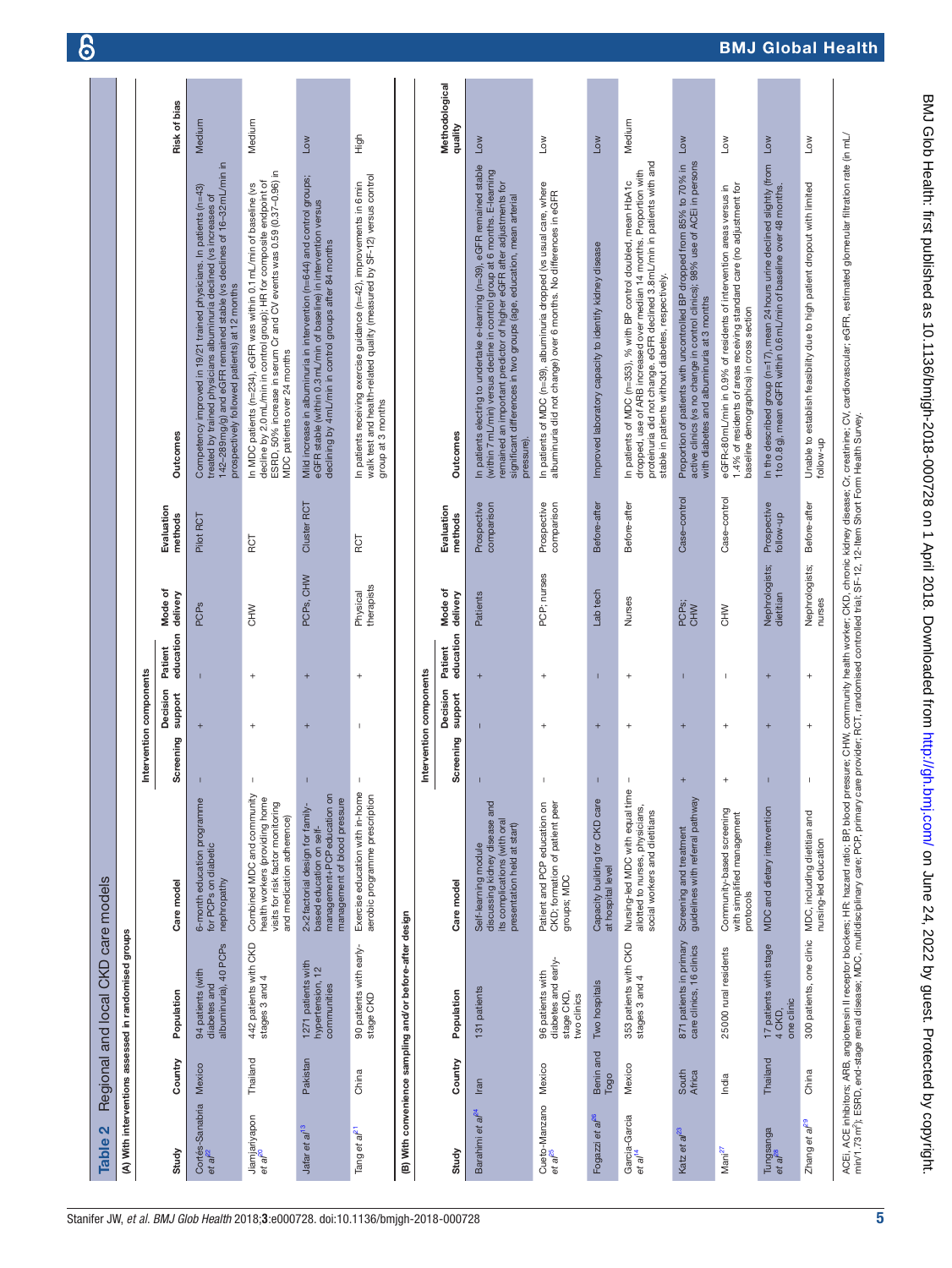in China straightforwardly described high staff turnover and fractured patient follow-up. None of the clinical care models reported outcomes related to ESRD or cardiovascular events.

### Follow-up challenges

We obtained follow-up data for four of the 16 care models. In Malaysia, recent data suggest the rate of ESRD may be slowing, $30$  but it is unclear whether this trend will continue since estimates for prevalence of CKD remain high. $31$  In Benin and  $Togo<sub>26</sub>$  in partnership with the International Society of Nephrology, educational efforts for providers are ongoing through seminar courses, and a laboratory technician has been trained in urine microscopy; however, financial constraints have prohibited expansion and rigorous outcome assessments. In Mexico, the multidisciplinary CKD clinic organised by Garcia-Garcia *et al*<sup>[14](#page-7-13)</sup> is now in its eighth year, caring for nearly 400 established patients with moderate to advanced CKD. More patients are starting dialysis non-emergently, and four patients have obtained a pre-emptive kidney transplant. For those unable to obtain dialysis or who choose not to, a palliative care programme is now being implemented. Although more patients have insurance, obtaining medications and lab supplies still remains challenging. In India, the services provided by Mani's<sup>[27](#page-7-15)</sup> care model have been extended into adjacent regions, although governmental support has not been provided for regional or national expansion.

## **DISCUSSION**

Despite the growing burden of CKD in LMICs, we found few care models have been implemented on a national or local, clinical level to specifically prevent or manage the complications related to CKD. Among the 16 reported care models, we identified several strengths, such as integration of CKD care in national programmes addressing diabetes and a focus on empowering primary care and allied healthcare workers in clinical programmes.

Three care models implemented at the clinical level are ongoing, indicating that innovative and context-specific programmes have the potential for sustainability. At the same time, we identified many challenges and opportunities for implementing systems for CKD care [\(figure](#page-5-0) 3). On a national level there is a need for a better understanding of the epidemiology of CKD, and on a clinical level, there is a need for rigorous evaluation of patient outcomes and cost as well as for integration into community and/or national efforts.

The four countries which reported national-level efforts<sup>15-19</sup> to address CKD are at the forefront of recognising its heavy morbidity and mortality, especially the impoverishing effect of ESRD. As the recent survey assessing global kidney healthcare resources reported,<sup>3</sup> fewer than one in four surveyed countries had facilities available for routine measurements of serum creatinine or proteinuria, and a vast majority are far from any national approaches to address the CKD burden. Two national-level care models $17 \frac{18}{18}$  integrated their efforts within a larger strategy to tackle chronic disease; for example, in the case of Malaysia<sup>[17](#page-7-9)</sup> efforts were coled by an organisation tasked with diabetes management. Current data indicate most persons with CKD have coexisting conditions such as diabetes, vascular disease or obesity,<sup>[32](#page-7-27)</sup> and an integrated strategy for screening and comanagement may be efficient and effective.

Nonetheless, although national strategies designed to integrate CKD care with other common comorbid chronic conditions such as diabetes and hypertension may be optimal for some settings, in many LMICs, causes of CKD are more heterogeneous than in HICs (Anand *et al*, unpublished data, 2017).<sup>[33](#page-7-28)</sup> Only one of the national efforts  $(Cuba)^{15}$  16 attempted to understand the major region-specific causes of CKD—a cornerstone to devising national strategies for detection, education and prevention. Japan, which has among the world's highest incidence of IgA nephropathy, developed a urine dipstick-based screening programme in children.<sup>[34](#page-7-29)</sup>



<span id="page-5-0"></span>Figure 3 Challenges and opportunities for implementation of chronic kidney disease (CKD) care models in low- and middleincome countries (LMIC).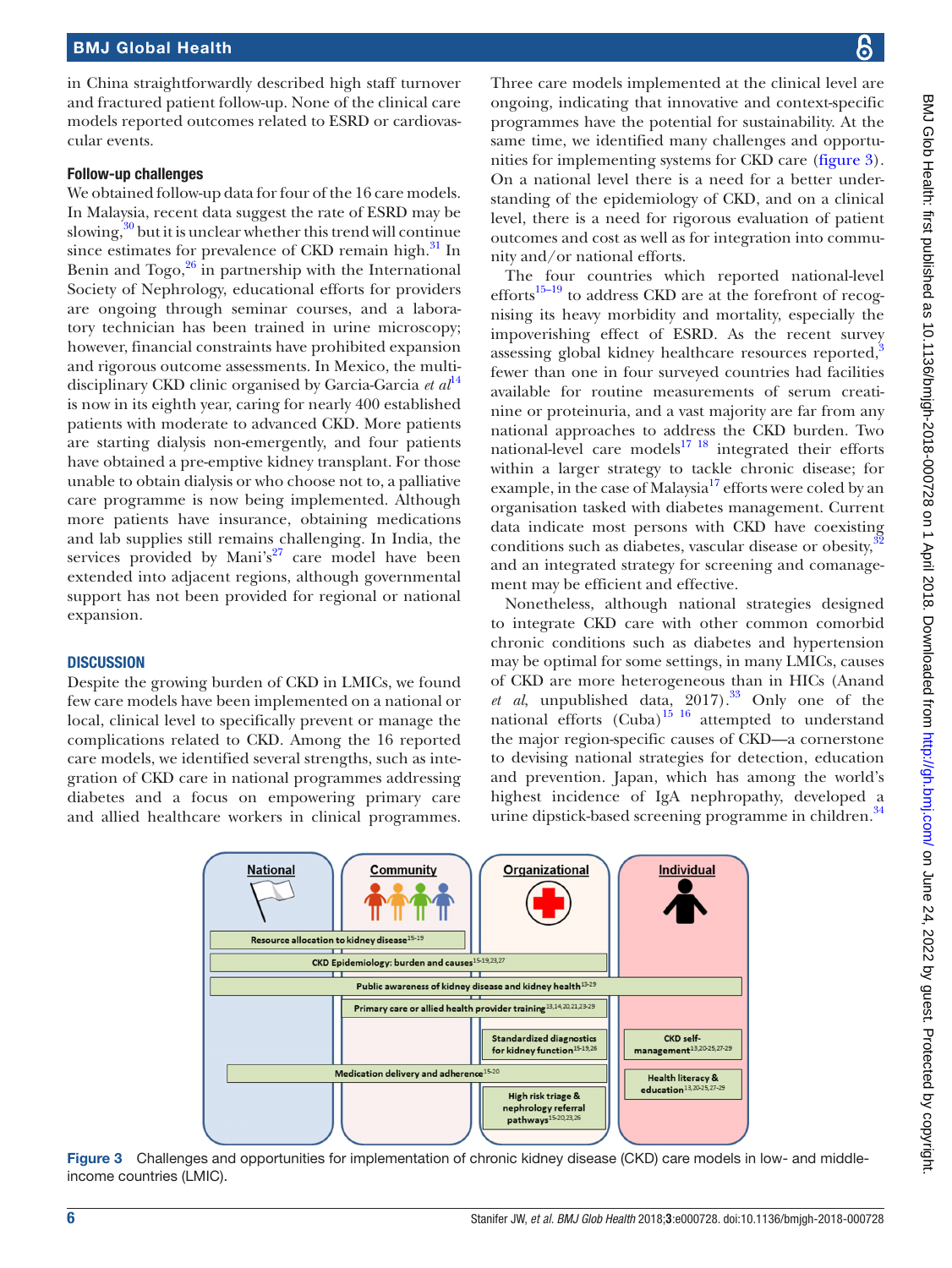After Taiwan identified aristolochic acid as an important contributing cause of CKD, the country launched massive education and regulation efforts to eliminate its use, a concerted effort which is at partly responsible for the declining rates of incident  $ESRD$ <sup>35</sup> Countries with high rates of CKD of unknown aetiology or populations with high frequencies of apolipoprotein-1 nephropathy risk alleles, for example, may need to consider unique pathways to screen for CKD. Furthermore, lifestyle and dietary changes portend a rise of chronic disease such as diabetes and hypertension, but at the same time, densely crowded cities with poor infrastructure, sanitation and waste disposal mean populations are also exposed to several infectious and environmental toxins. These populations are especially vulnerable, and public health strategies and CKD care models must reflect these broad risk factors. As more LMICs develop population-based epidemiological surveys to assess chronic disease burden, it will be critical to include an assessment of burden *and* cause of CKD in these efforts.

On a local and clinical level, a majority of the LMIC care models attempted to create a multidisciplinary clinic with variable levels of success reported. Many HICs have tested CKD care models incorporating components of the chronic care model,<sup>8</sup> which have shown cost-effective improvements in slowing progression of CKD.<sup>[9](#page-7-4)</sup> Longterm data from a randomised controlled trial evaluating the role of nurse care coordinators showed lower likelihood of a composite outcome of incident ESRD, death or 50% increase in serum creatinine. The CKD care models in LMICs spanned several approaches but in the traditional nephrologist-based clinics, personnel, medication and patient-level constraints were evident.<sup>[14 26 29](#page-7-13)</sup>

What seemed to be more successful was a focus on prevention through decision support for primary care or allied health professional training. The strongest example of this strategy was the cluster randomised trial equipping community healthcare workers and primary care providers to better manage hypertension, resulting in preservation of kidney function over the long term.<sup>1</sup> The recent description of a successful multidisciplinary CKD clinic in Thailand also relied heavily on community healthcare workers to ensure frequent patient interac-tions and consistent medication use.<sup>[20](#page-7-18)</sup>

More of these care models have been sustainable, and if extended to include referral pathways could represent a scalable approach to CKD care.[13 23 27](#page-7-12) But even these models require rigorous effectiveness and cost-effectiveness data to gain traction among policymakers. For example, Mani *et al*<sup>27</sup> care model leveraged the community's structure and resources (employing young educated girls living in the serviced community as initial screeners and mobilising dedicated physicians for monthly in-community clinics), and on the basis of described costs, was affordable, but lacked rigorous ascertainment of the demographics of persons receiving the care, or outcomes in comparison with a similar receiving usual care.

We note several limitations to our study. We did not review non-indexed journals, which could introduce a slight publication bias, especially from LMICs where access to publication or indexing may be limited. In many instances, care models may be considered quality-improvement rather than original research, and we did not assess unpublished works. We did not report summary findings and our results are descriptive in nature, and caution must be applied when comparing studies from different settings and populations. Finally, despite corresponding with several authors from the included studies, we were unable to correspond with all authors, and follow-up data on the sustainability or effectiveness of some care models were not available.

In conclusion, few rigorous CKD care models have been reported from LMICs, and data are limited on the optimal methods for effective, affordable and sustainable CKD care. The most effective CKD care models integrated CKD care into national chronic disease programmes, or focused on bolstering primary care or allied health professional knowledge and services. To draw wider uptake, future work on CKD care models will need to address region-specific causes of CKD, increase highquality diagnostic capabilities, establish referral pathways and, most importantly, provide clear assessments of effectiveness and cost-effectiveness.

Acknowledgements We thank the authors of included manuscripts who provided follow-up on their care models.

Contributors JWS generated search strategy, undertook article review, coled manuscript writing and led figure generation. MVI undertook systematic search. GMC was involved in critical review of manuscript. SA was involved in conception of research, undertook article review and coled manuscript writing.

Funding JWS was supported by the American Kidney Fund Clinical Scientist in Nephrology Fellowship. SA was supported by the National Institute for Diabetes and Digestive and Kidney Health (grant number K23 DK101826).

Competing interests None declared.

Provenance and peer review Not commissioned; externally peer reviewed.

Data sharing statement Additional data are available upon request to the corresponding author.

Open Access This is an Open Access article distributed in accordance with the Creative Commons Attribution Non Commercial (CC BY-NC 4.0) license, which permits others to distribute, remix, adapt, build upon this work non-commercially, and license their derivative works on different terms, provided the original work is properly cited and the use is non-commercial. See: [http://creativecommons.org/](http://creativecommons.org/licenses/by-nc/4.0/) [licenses/by-nc/4.0/](http://creativecommons.org/licenses/by-nc/4.0/)

© Article author(s) (or their employer(s) unless otherwise stated in the text of the article) 2018. All rights reserved. No commercial use is permitted unless otherwise expressly granted.

#### **References**

- <span id="page-6-0"></span>1. Liyanage T, Ninomiya T, Jha V, *et al*. Worldwide access to treatment for end-stage kidney disease: a systematic review. *[Lancet](http://dx.doi.org/10.1016/S0140-6736(14)61601-9)* 2015;385:1975–82.
- 2. Anand S, Bitton A, Gaziano T. The gap between estimated incidence of end-stage renal disease and use of therapy. *[PLoS One](http://dx.doi.org/10.1371/journal.pone.0072860)* 2013;8:e72860.
- <span id="page-6-2"></span>3. Bello AK, Levin A, Tonelli M, *et al*. Assessment of Global Kidney Health Care Status. *[JAMA](http://dx.doi.org/10.1001/jama.2017.4046)* 2017;317:1864–81.
- <span id="page-6-1"></span>4. Jafar TH, Stark PC, Schmid CH, *et al*. Progression of chronic kidney disease: the role of blood pressure control, proteinuria, and